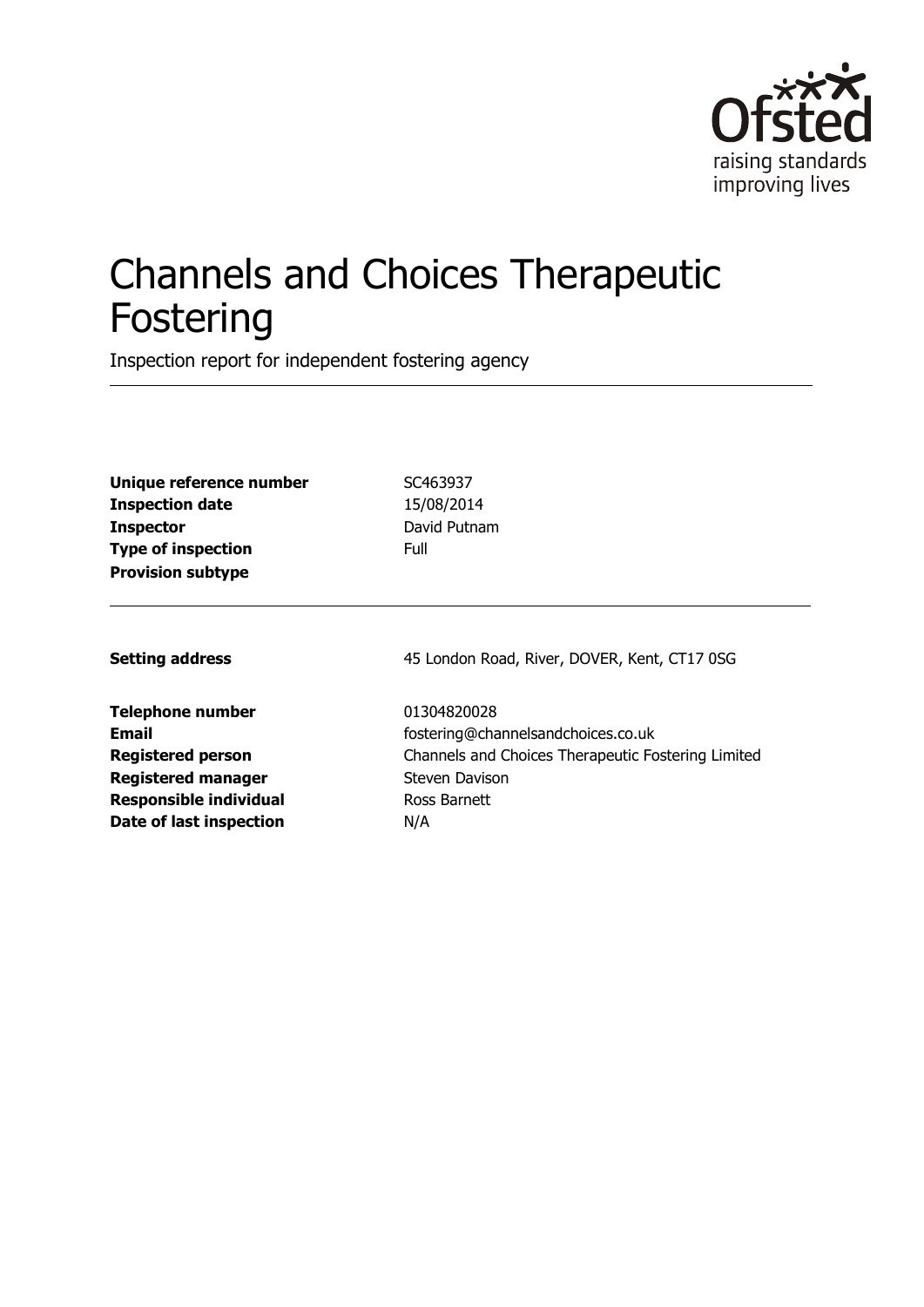© Crown copyright 2014

Website: www.ofsted.gov.uk

This document may be reproduced in whole or in part for non-commercial educational purposes, provided that the information quoted is reproduced without adaptation and the source and date of publication are stated.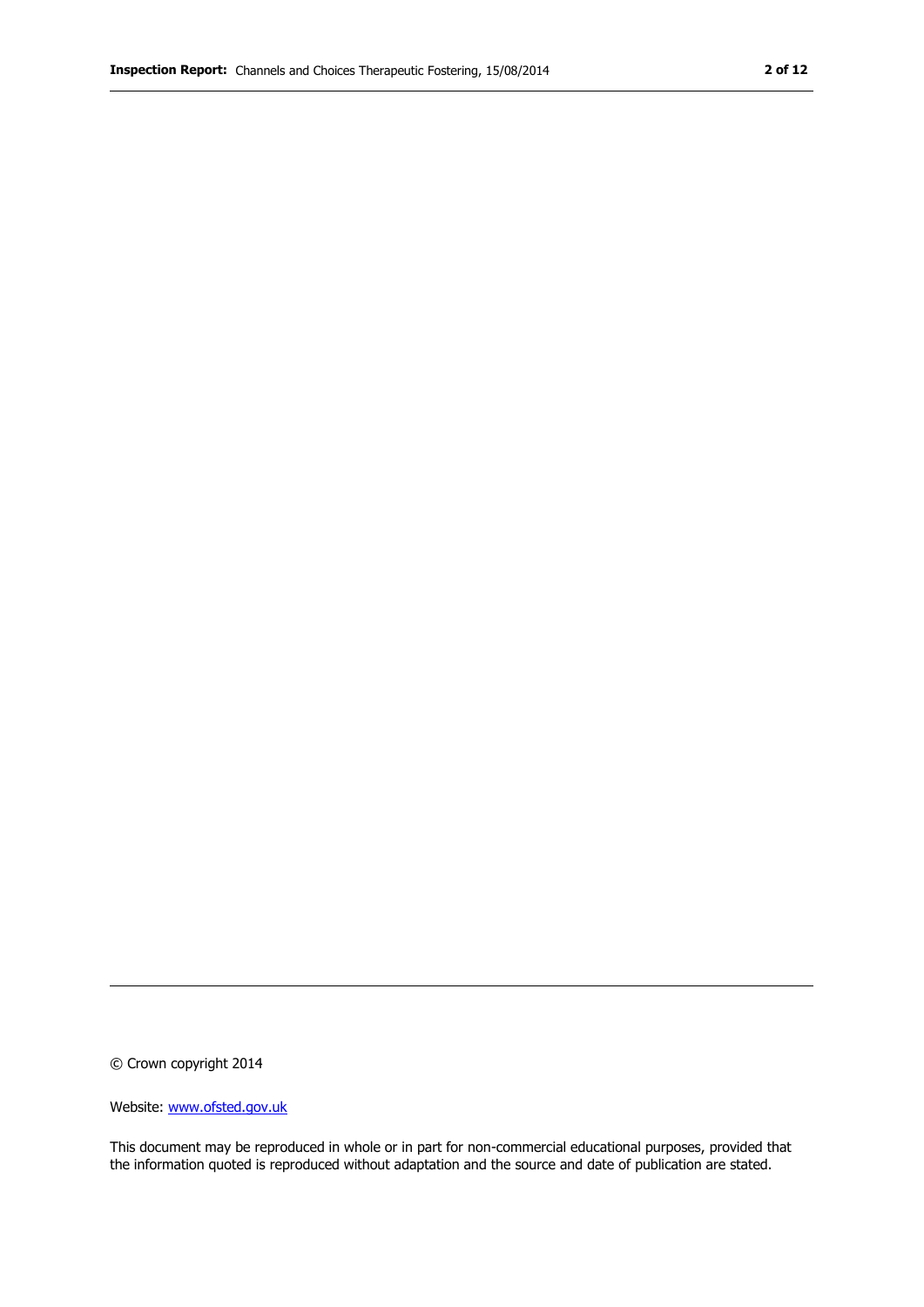# **Service information**

#### **Brief description of the service**

Channels and Choices Therapeutic Fostering Limited is a privately owned independent fostering agency based in Dover, Kent. The service was first registered in August 2013 and this is its first inspection. During the past year five fostering households had been approved to provide nine placements. At the time of this inspection three children and young people were placed in two of these fostering households. Introductions for a fourth placement in another fostering household were at an advanced stage.

The service is part of a larger organisation in the area consisting of six children's homes and a separately registered school. The agency aims to provide short term, long term, emergency, respite and stepping stones or transition foster placements when children or young people move from the organisation's children's homes into a foster home.

#### **The inspection judgements and what they mean**

**Outstanding:** An agency demonstrating and exceeding the characteristics of a good judgement where children and young people are making significantly better progress and achieving more than was expected in all areas of their lives.

**Good**: An agency where children and young people, including those with the most complex needs, have their individual needs met and their welfare safeguarded and promoted. They make good progress and receive effective services so they achieve as well as they can in all areas of their lives.

**Requires improvement**: An agency that may be compliant with regulations and observing the national minimum standards but is not yet demonstrating the characteristics of a good judgement. It therefore requires improvement to be good. There may be failures to meet all regulations or national minimum standards but these are not widespread or serious; all children's and young people's welfare is safeguarded and promoted.

**Inadequate**: An agency where there are widespread or serious failures which result in children and young people not having their welfare safeguarded and promoted.

### **Overall effectiveness**

Judgement outcome: **good**.

Children and young people with complex needs benefit from placements with carers who provide them with the opportunity to experience stability in a family environment. This follows periods of change in their lives and children and young people respond positively to the consistency and continuity of care they receive.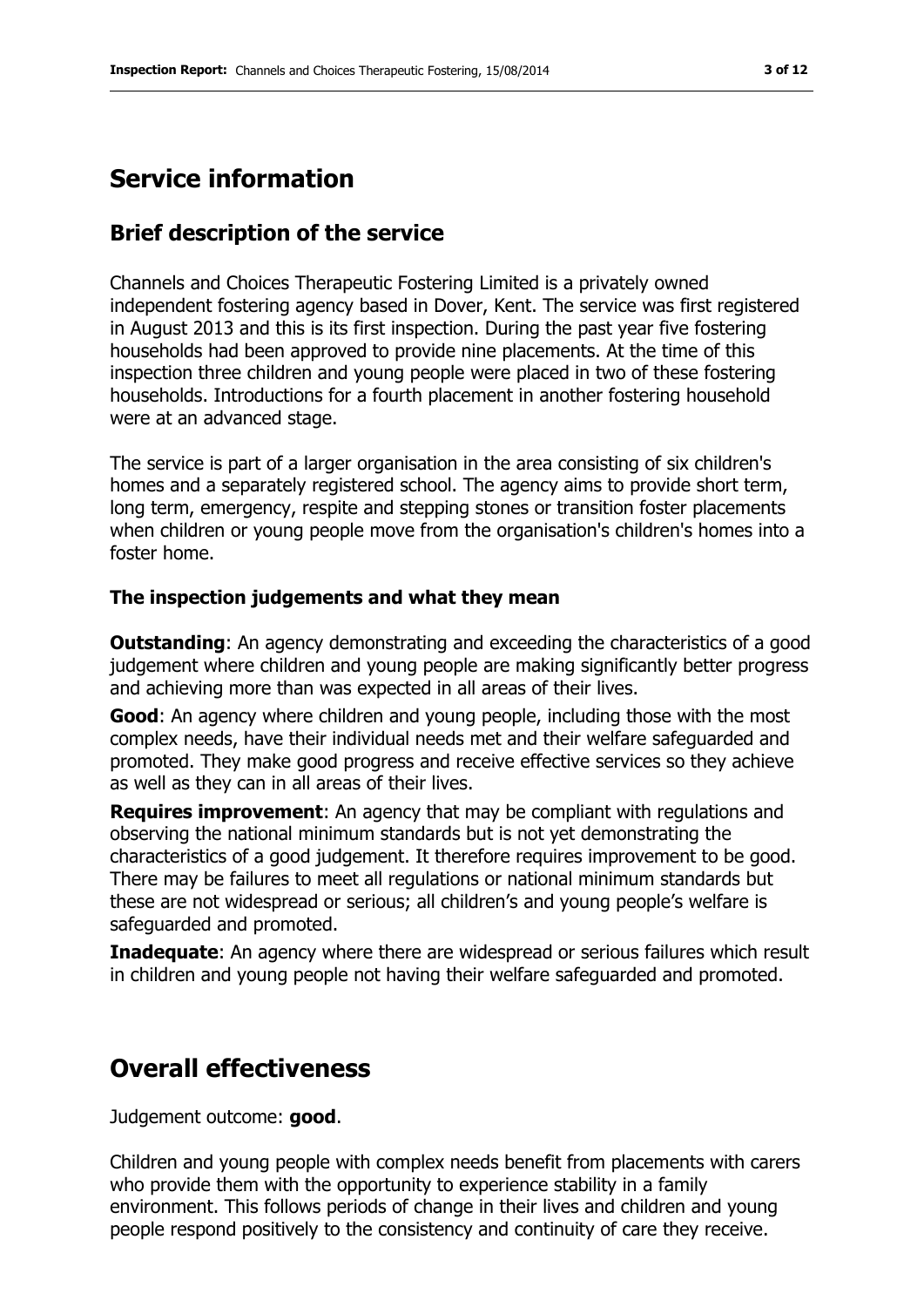Children and young people recognise genuine changes in themselves that result. They confidently say that they feel safe and valued by their foster carers. The views of children and young people are regularly sought and acted upon. This helps them to understand that their view is important to others and contributes to the ways decisions are made.

While recruitment of carers has been limited over the agency's first year leaders and managers strive to maintain high standards and expectations of foster carers. Assessments of new foster carers are thorough and well written by competent registered social workers. Good quality and frequent training opportunities provide carers with the knowledge and skills required to meet the individual needs of children and young people. Extensive support is provided by supervising social workers, therapists and an accessible management team. Foster carers also encourage and support each other both directly and indirectly. The contributions of foster carers are valued by other professionals working with each child and young person. This informs planning and promotes positive outcomes for children and young people.

Leaders and managers continue to build positive working relationships with placing authorities. Social workers and independent reviewing officers from these local authorities speak highly of the service and the demonstrable progress children and young people make. Leaders and managers have a sound understanding of areas where the agency needs to improve and make clear plans to address these.

Shortfalls against the Fostering Services (England) Regulations relate to the need to appoint someone to stand in for the chair of the fostering panel if necessary and to forward copies of any amendments to the agency's statement of purpose to Ofsted promptly. These have limited direct impact upon children and young people.

Some children and young people make genuine progress in their education. However, the educational development of others is impacted by full time and appropriate learning opportunities not being identified promptly following placement. A recommendation is made to ensure all children and young people are able to attend appropriate education facilities regularly. A further recommendation is made for leaders and managers to confirm any differences in the protocols to be followed if children or young people go missing. Leaders and managers acknowledge that they have not yet been able to contact each authority that places children in the agency and to communicate any different expectations clearly to foster carers.

A statistical comparison of this service with national trends is not included in this section. The newness of the agency and the limited number of placements made during its first year of operation results in a limited evidence base. Consequently any evaluation would be unreliable.

## **Areas for improvement**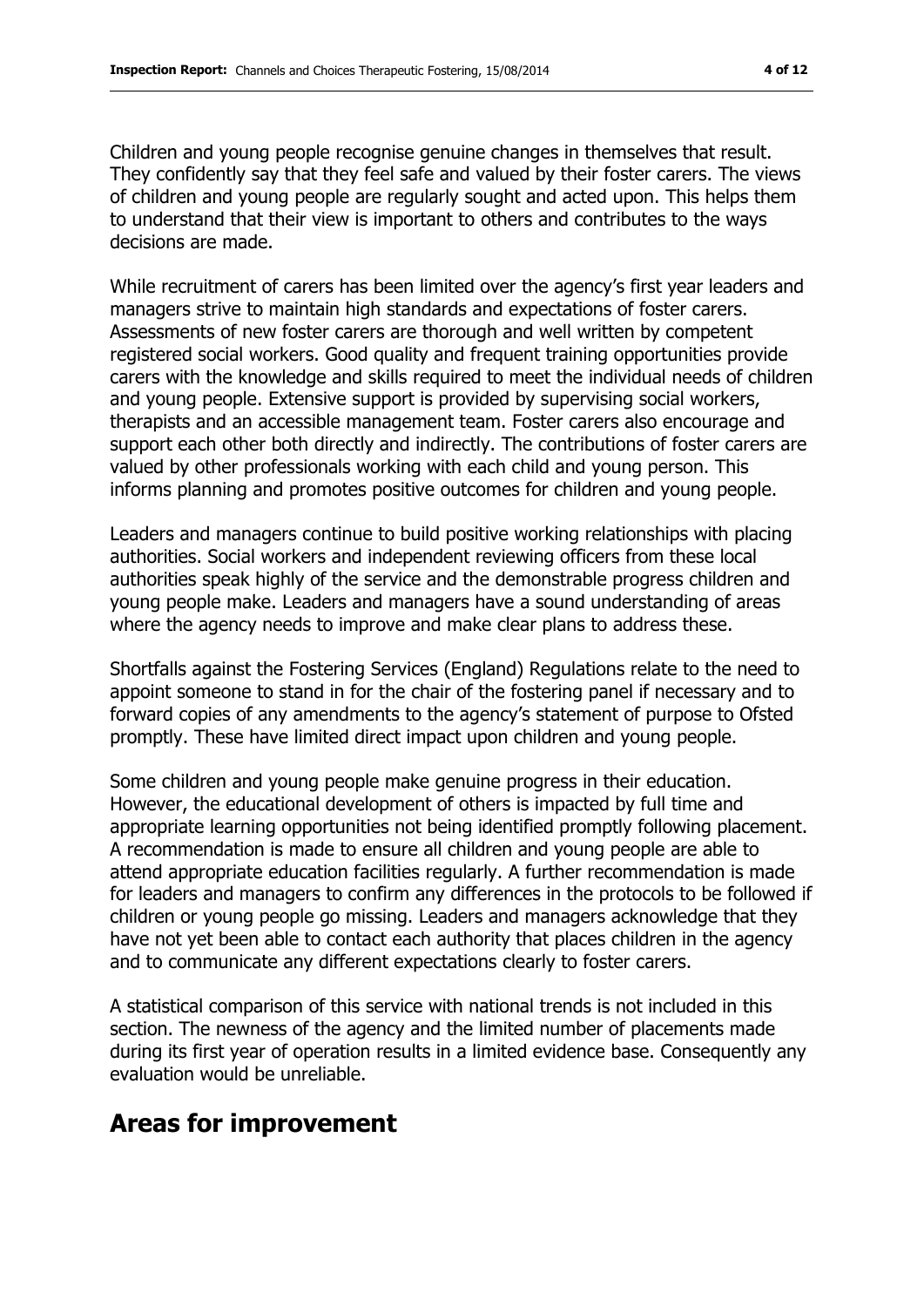#### **Statutory Requirements**

This section sets out the actions which must be taken so that the registered person/s meets the Care Standards Act 2000, Fostering Services (England) Regulations 2011 and the National Minimum Standards. The registered person(s) must comply with the given timescales.

| Reg.           | <b>Requirement</b>                                               | Due date   |
|----------------|------------------------------------------------------------------|------------|
| $\overline{4}$ | notify Ofsted of any revision of the statement of purpose or     | 21/11/2014 |
| (2011)         | children's guide within 28 days of any such revision (Regulation |            |
|                | 4(b)                                                             |            |
| 23             | appoint one or two persons who may act as chair if the person    | 21/11/2014 |
| (2011)         | appointed to chair the panel is absent or that office is vacant  |            |
|                | ('the vice chairs') from the persons on the central list.        |            |
|                | (Regulation 23(4)(ii))                                           |            |

#### **Recommendations**

To improve the quality and standards of care further the registered person should take account of the following recommendation(s):

- follow the local Runaway and Missing from Home and Care (RMFHC) protocol and comply with, and make foster carers aware of, any other processes required by the responsible authority, specified in the individual child's care plan and in the RMFHC protocol covering the authority responsible for the child's care (NMS 5.7)
- ensure children are supported to attend school, or alternative provision regularly. (NMS 8.3)

#### **Experiences and progress of, and outcomes for, children and young people**

Judgement outcome: **good**.

The quality of written guides ensures that children and young people are provided with valuable information at the outset of their placements. These documents are produced in different formats to promote the engagement of children and young people of different ages and levels of understanding. An audible version is also available in a digital format to assist those with visual impairments or for children and young people who have difficulty reading. Profiles of individual fostering households are shared in advance of placements whenever possible. All children and young people receive a bag complete with contents designed to help them feel welcomed at the outset of their placements. The considered steps taken by the agency help children to settle into their placements well.

Whenever possible, phased introductions take place prior to the placement of any child or young person. Children and young people confirm that they contribute to these plans which are carried out at their pace. Placing social workers say that the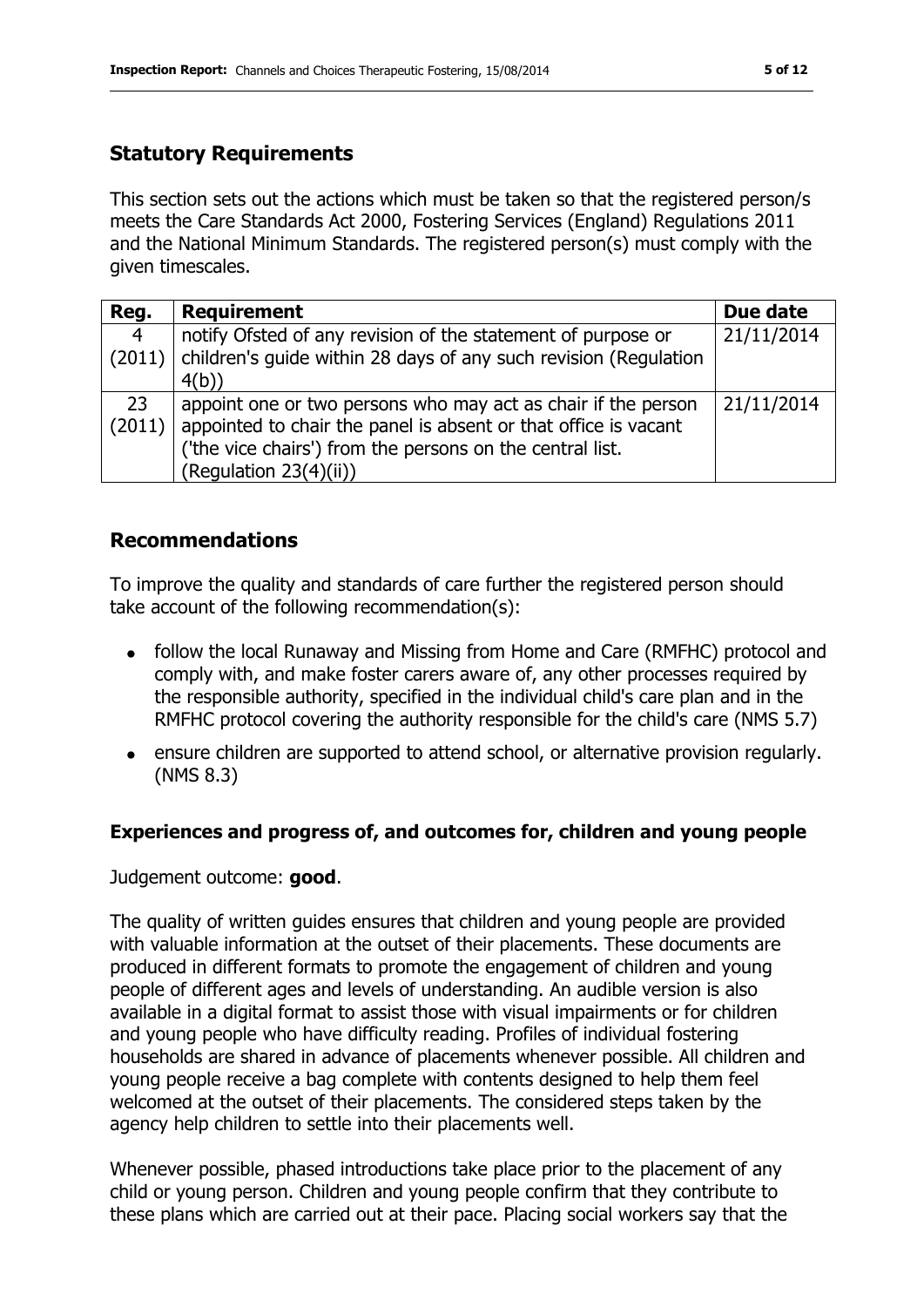agency is flexible when responding to the requests of children and young people in relation to introductions to placements. When placements are made in more urgent circumstances children and young people benefit from child-centred considerations

that strive to help them feel at ease. Plans for care are known and understood. Children and young people confidently communicate that they know that they are in long term placements. One emphasised their intention to stay long into their adulthood.

Children and young people grasp the opportunity to engage in a wide range of activities with their foster carers and in the wider community. They grow in confidence and self-esteem through taking part in dance, drama and performing arts. They learn to take additional responsibilities through undertaking work experience prior to starting college courses. They experience different cultures through going on holidays with their foster carers. They learn new skills through joining clubs and organisations or simply make friends while playing in the local park with their foster carers. Young people are encouraged to take age appropriate steps to develop their independence to prepare them for their adult lives. This is done in conjunction with the young people themselves and only at a pace they feel comfortable with.

Children and young people are able to express the positive changes they see in themselves. Some say that they are able to talk about their feelings more easily. Others identify improvements in their behaviour as a key difference adding that they argue less and do not do 'silly things' anymore. Some acknowledge that where they have lived previously their behaviours have occasionally led to them being restrained. They highlight that this does not happen anymore, indicating that they feel they are taking more responsibility for their own actions.

Children and young people clearly communicate that they feel part of the family. Good opportunities are provided to them in ways that help them express their views and opinions about their day to day care. At the same time they are helped to understand their foster carers' points of view. One young person said that their carers 'speak to me about things; they explain things.' As a result children and young people invest in their placements in ways that they may not have done previously. Placing authorities comment positively on what they see as the 'huge progress' children and young people make in this regard. One said that they were amazed at how well a particular child had settled, considering the experiences of breakdowns in previous placements.

Contact is supported appropriately and safely, enabling children and young people to stay in touch with their brothers, sisters and other family members. The emotional and psychological health needs of children and young people are addressed well through the broad ranging services available to them within the organisation. Physical health needs are effectively and promptly identified and addressed through registration and follow up appointments with core health services.

Children and young people who are in education make genuine progress that is celebrated by their foster families and the agency as a whole. Some children and young people benefit from committed foster carers who transport them long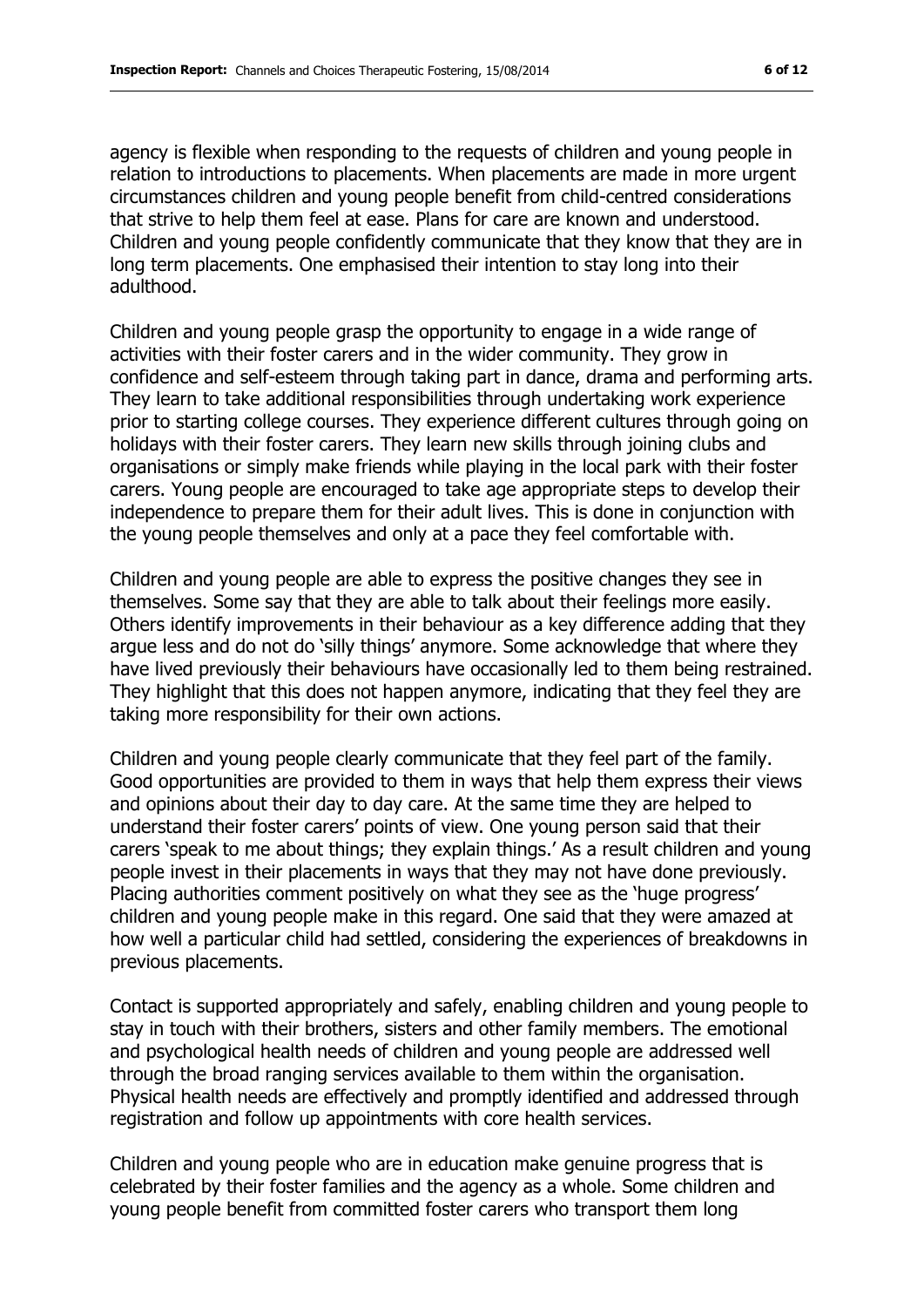distances to ensure continuity of education. This supports planned transitions to new schools when the time is right. However, not all children and young people are consistently registered with schools or alternative provision following placement. Foster carers support additional or extra-curricular learning and work with placing authorities to help identify suitable provision. However, significant delays are experienced in some cases. While some home tutoring is supplied this does not reach the statutory entitlement of 25 hours each week.

#### **Quality of service**

Judgement outcome: **good**.

Children and young people are consistently positive about their foster placements. Comments include, 'I love it here; it's nice' and 'it's a pleasure having [my foster carers] and having a big family.' Their sense of belonging helps to stabilise individual placements.

The newness of the agency and the limited recruitment undertaken within its first year of operation does result in limited diversity of fostering households. While leaders and managers actively seek to expand the range of carers available, currently all foster carers are from a white British background. This is fully considered when proposing potential matches in response to referral information. The agency responds positively to meet the individual needs of children and young people with complex and challenging behaviours. Considerable effort is made to identify the particular requirements of each child from the outset. For example, the service undertakes a therapeutic needs assessment and commissions an educational psychology assessment for each child or young person. In cooperation with placing authorities, services are identified and delivered to enhance the opportunities for children and young people. Placing social workers identify that children and young people do exceptionally well following placement and settle quickly. For some this results in improved performance and behaviour at school.

Foster carers provide positive feedback on the quality of their preparation and assessment. Introductory courses include contributions from young people who are looked after. Foster carers highlight this as significant and influential in helping them understand their role and inform their preferences for offering placements. The development of foster carers is improved through access to an extensive training programme. This is provided across the organisation and foster carers say that they benefit from learning alongside colleagues from the residential and education services. At the same time specific training is provided to foster carers through regular support meetings. This leads to a sound understanding of their role in helping to meet the individual needs of children and young people. At the time of this inspection no foster carers had been approved for a full year, but progress was being made to attain the training, support and development standards within this timescale.

Foster carers receive regular and frequent support from an allocated supervising social worker. This is enhanced by access to therapeutic services within the agency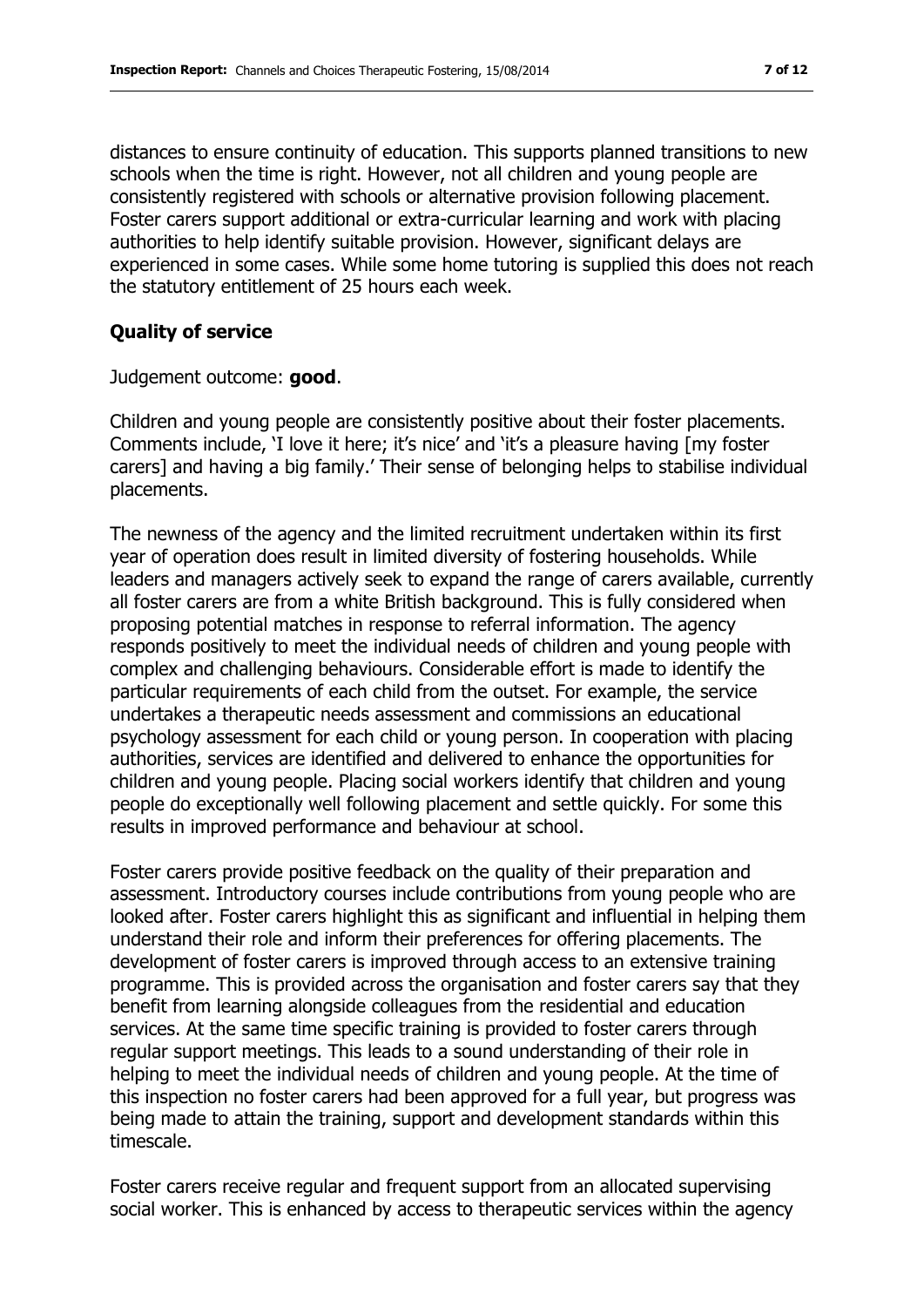which are provided to children, young people and foster carers. These services are well received by foster carers who use them constructively to help understand the behaviours of children and young people and adapt their responses accordingly. This leads to the stability of placements resulting from continuity and consistency for children and young people, borne out by the positive feedback of placing authorities.

Foster carers describe positive relationships with the agency. They are supported to feel part of the wider team around each child or young person. They know and understand their responsibilities. They work well with extended family members of children and young people in placement and communicate effectively with placing authorities. Foster carers say that they feel part of a community. They describe the agency as, 'Supportive, approachable and like a family.' Due to the size of the agency at this time, foster carers get to know each other well. They are open and honest about their own strengths and areas for development and provide practical support to each other to simply help out or to develop skills. The agency promotes this sense of togetherness by arranging events and outings for all children, young people, foster carers, their extended families and staff.

The quality of assessments of prospective foster carers is good. Documents are wellwritten making the comprehensive information accessible to the reader. Contributions from applicants are used effectively to give a sense of the individual applying. Difference and diversity is explored through reflections upon their own identity and considered further through exploration of issues relating to fostering. There is sound evaluation at the end of each section. This includes well evidenced conclusions that are made and qualified by the assessing social worker.

Unforeseen circumstances have led to some inconsistency in the person chairing each of the three fostering panels held up to this point. However, leaders and managers have worked well to recruit a new independent chair. They instil confidence in other panel members through their approach and the extensive experience and knowledge they bring. The central list of panel members also brings a range of skills. Direct observations of the panel confirm that the input of panel members contributes to a sound quality assurance process that promotes the safety and welfare of children and young people. At this time no vice chair has been appointed from the central list. This regulatory shortfall has minimal impact upon children and young people or the quality of service they receive.

#### **Safeguarding children and young people**

Judgement outcome: **good**.

Children and young people consistently say that they feel safe in their foster placements. One said, 'Safe; definitely, all the way.' To explain why, they added 'If I had any worries or doubts I would always have [my carers] to turn to. I trust them all the way.' Foster carers encourage children and young people to express themselves by consistently communicating that they are interested in their views. Children and young people say that this helps them feel that their opinion counts and that they do not have to 'follow the crowd'. The sense of safety and security children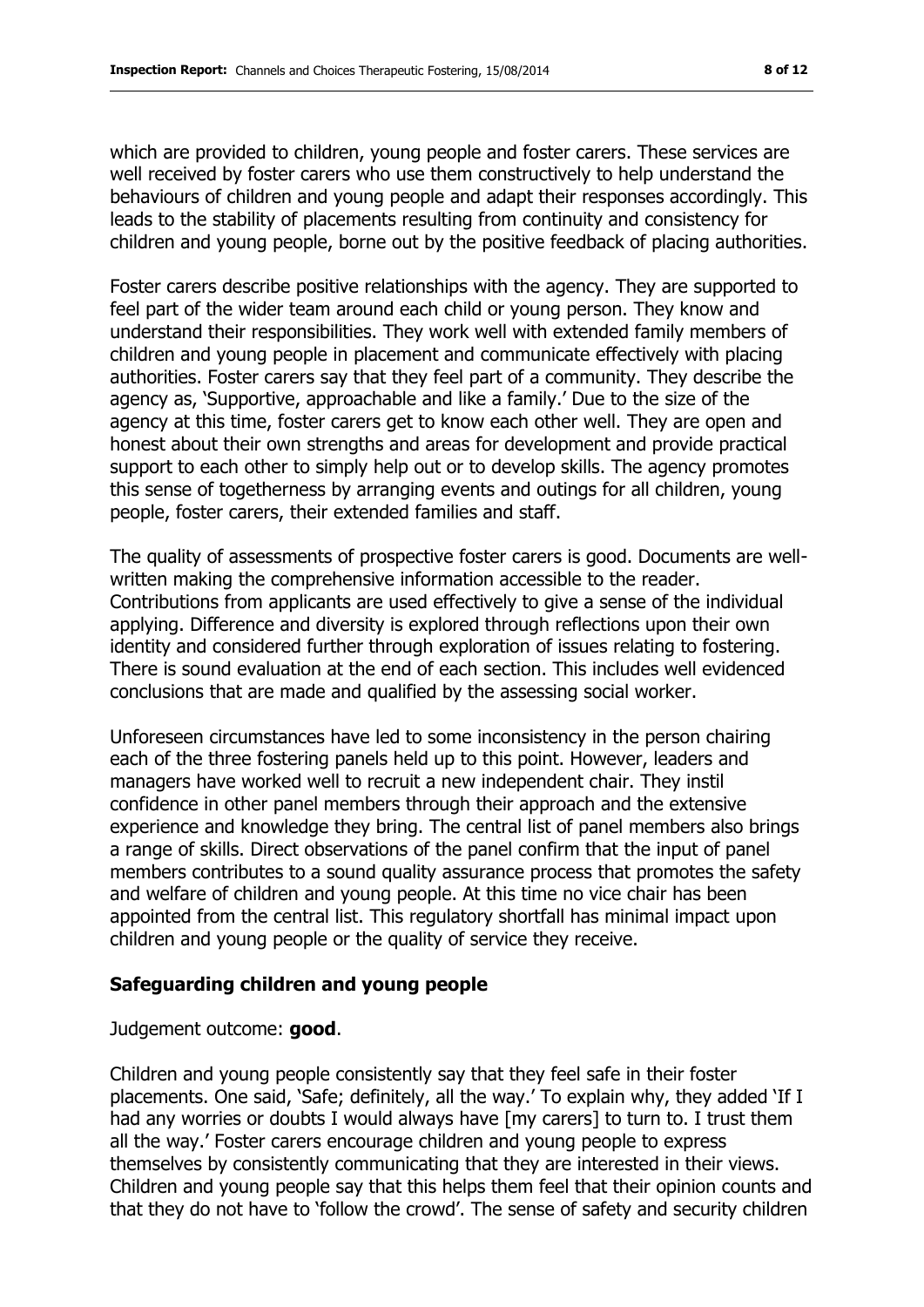and young people have supports the effectiveness of any therapeutic interventions they receive.

Referral documentation from placing authorities along with formal care and placement plans inform risk assessments for all children and young people. These are prepared from the point of placement and are reviewed and updated regularly to ensure they remain up-to-date. Revised documents are produced for changes in circumstance, such as going on holiday. This ensures that foster carers remain aware of potential hazards and take steps to minimize the likelihood or impact of these. Consequently, specific vulnerabilities of children and young people are identified and steps are taken to keep them safe. For example clear safeguards are put in place to protect children and young people from being exploited when using the internet.

There have been no incidents of any child or young person going missing or being absent from their placement. While this has not occurred, the agency has ensured that its updated policy has been shared with local police. Agreement has been reached that the policy is consistent with local Runaway and Missing from Home and Care (RMFHC) protocols. However, leaders and managers acknowledge that they have not yet been able to confirm whether information about the different placing authorities' protocols are known and shared with foster carers.

The preparation and assessment of foster carers has a strong emphasis on safeguarding. In addition foster carers receive good quality training to help them understand the needs of children and young people, including those resulting from abusive experiences in their early lives. Foster carers present as confident and assertive. They confirm that they are not afraid to speak up and share any concerns they may have.

Foster carers receive training in de-escalating potentially difficult situations and using specific restraint techniques as a last resort. When restraints are used appropriate information is recorded. These records demonstrate that restraints are only used in accordance with the regulatory framework and that foster carers undertaking restraints have been trained to do so. Managers continue to monitor the use of restraints to ensure that the safety and well-being of children and young people is promoted.

Robust recruitment practices help to safeguard children and young people from coming into contact with inappropriate adults. This approach extends to the fostering panel as well as the staff team. Learning from inspections of other parts of the organisation is also used to drive up standards in the fostering service. For example, gaps in employment history are now effectively demonstrated in recruitment files as a result of previous feedback received.

Allegations are dealt with openly and efficiently. External agencies are consistently contacted to ensure appropriate procedures are followed. While carers acknowledge that they are impacted by allegations they are made to feel supported by the agency. The way in which allegations are managed enables placements of children and young people to remain stable and the opportunity for repeating patterns of behaviour to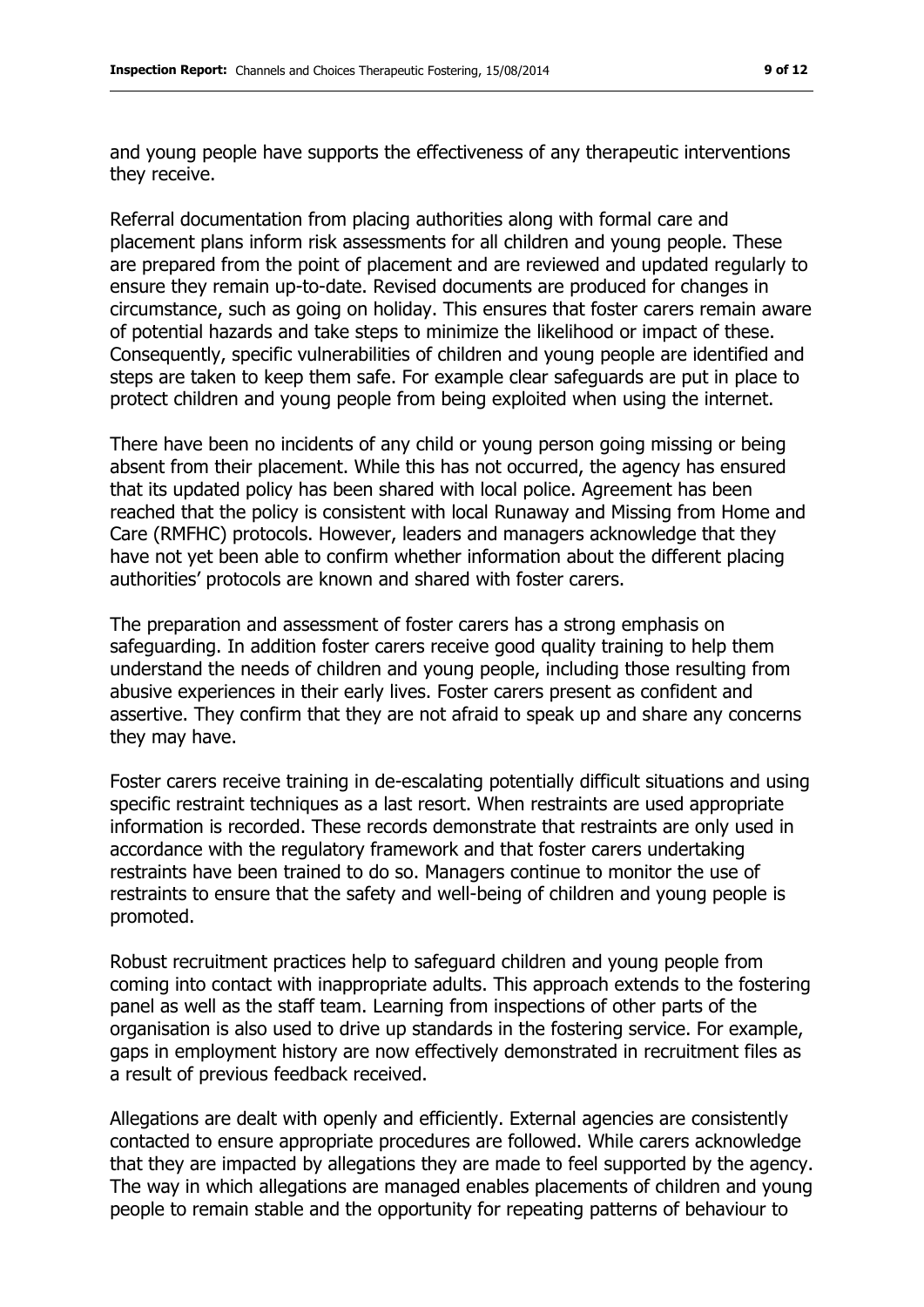be changed is made available. Managers and supervising social workers remain alert to the need for all foster carers to deliver a high quality service. They undertake unannounced visits to follow up any issues that arise and take clear steps to bring about improvement when necessary.

#### **Leadership and management**

Judgement outcome: **good**.

As an established provider of services through other elements of the organisation, leaders and managers have quickly built positive relationships with placing authorities. Placing social workers see these relationships as positive and describe the quality of communication from the agency as good. This has proved to be productive, evidenced by the number of referrals received. While the original concept for the agency was for placements to enable positive transitions from residential to foster care it has actually been the case that the majority of placements made over the past year have been from outside the organisation. This demonstrates that leaders and managers are responsive to the needs of placing authorities.

This inspection found that there have been unplanned endings of some placements in the time the service has been operational. Leaders and managers undertook detailed reviews of the circumstances relating to these endings. Leaders and managers have pro-actively entered into communication with placing authorities to ensure that in all future cases, full and accurate information is provided at the point of referral.

Leaders and managers adequately monitor the service provided in line with regulatory expectations. However, it is recognised that the service continues to be at an early stage of development. Consequently for several months of the past year no children or young people were placed. Decisions are made to improve the service through honest self-evaluation. For example, agreement was quickly reached by senior managers that a manager with more up-to-date experience in fostering would be beneficial in driving the service forward. In addition the need for a designated therapist for the fostering service and an experienced supervising social worker were also identified. Direct action has been taken to fill all these posts, demonstrating the ambition of senior managers to provide a high quality service that delivers good outcomes for children and young people. All appointees are appropriately qualified and this is clearly evidenced through records of vetting checks and procedures.

The Registered Manager remains in post, but the newly appointed fostering manager is in the process of applying to take over the Registered Manager's position. This provides consistency and continuity in the management of the service at a time of change. This is reflected in the good quality of service found on this inspection.

Data is forwarded to Ofsted in prompt response to requests received. Notifications of significant events are made efficiently. However, the agency has updated its statement of purpose on more than one occasion since the service was originally registered. Notifications of these changes are not consistently forwarded to Ofsted,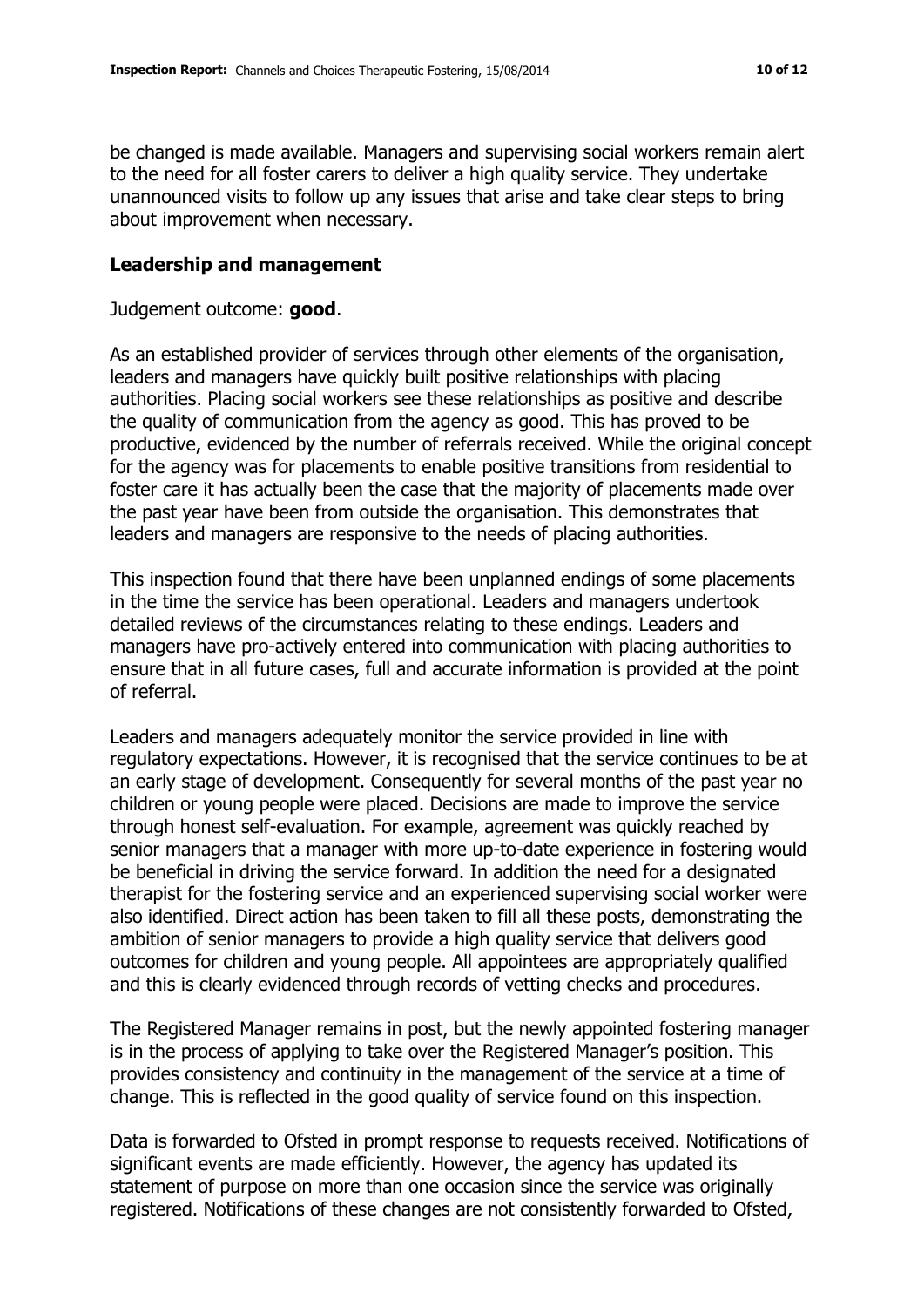or when this does happen documents not received in a timely manner. While this is an expectation set out in the Fostering Services Regulations it has negligible impact upon the children and young people using the service.